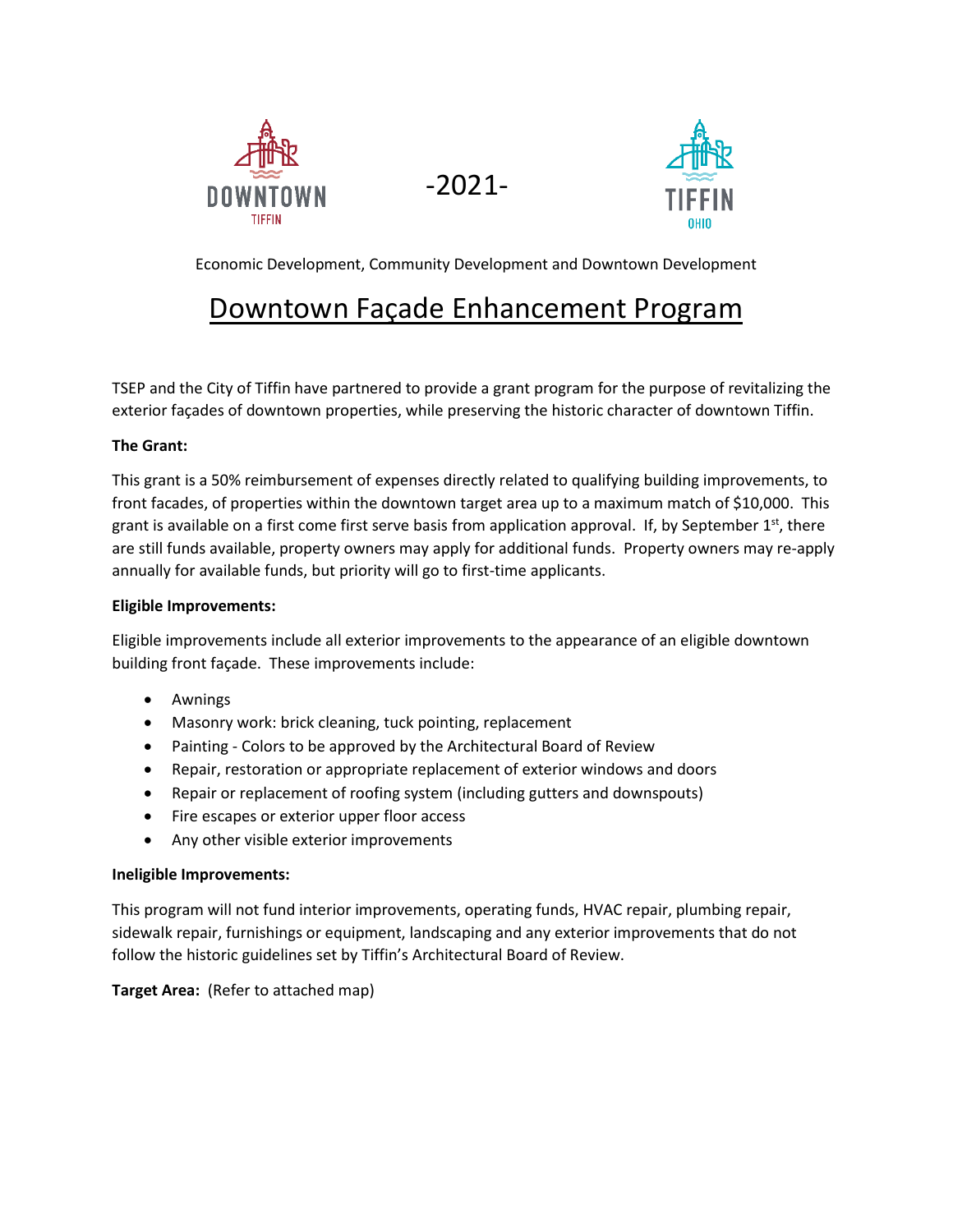# **Clarifications:**

- The general purpose of this program is to improve the appearances of downtown properties that are visible from City streets. The City does not intend to provide funds to assist with the sides or rears of properties. However, there are several buildings at street corners in the downtown and those cases may be considered to have two fronts and would be eligible to receive funding for qualifying improvements on any part of the building which is immediately adjacent to a City street. This does not include alleys.
- If there is a building where there is no entry facing a main road, the side of the building with the most prominent entry will be considered the "front" facade of the building and eligible for facade grant funds. This will not include the back of a building with a rear entry.
- A property that functions as one building, regardless of the number of tax parcel numbers assigned to the property or multiple and different owners, is eligible for only one grant per year unless additional funding is available after September 1st.
- The front facade of the building will include any façade return where the identical ornamental architectural details of the front facade, returns continuously on the side of the building. This includes, but is not limited to, the upper cornice, facade brick, facing material, stone, ornamental window trim, first floor cornice, and storefront display windows.

### **Application:**

The Downtown Main Street Manager with TSEP will conduct the initial consultation regarding the process.

All grant applications must be submitted to SIEDC and must include:

- Downtown Façade Enhancement Application
- Architectural Board of Review Application
- A project description
- Current photos of proposed work area
- Rendering/drawing of proposed work to scale, including color scheme
- An itemized cost estimate of proposed work by a qualified third party. If the total amount of any portion of the work exceeds \$3,000, you will need at least two quotes to ensure competitive pricing.
- W9 form

#### **Application Review Process:**

- Downtown Main Street Manager review all applications, with the Architectural Board of Review Chair, to ensure all information is included. The application will also be reviewed for eligibility and ABR guideline compliance
- City Engineer and Downtown Development Coordinator will conduct a site visit of the property
- Most applications will be processed within a 30 day period from the date the application is received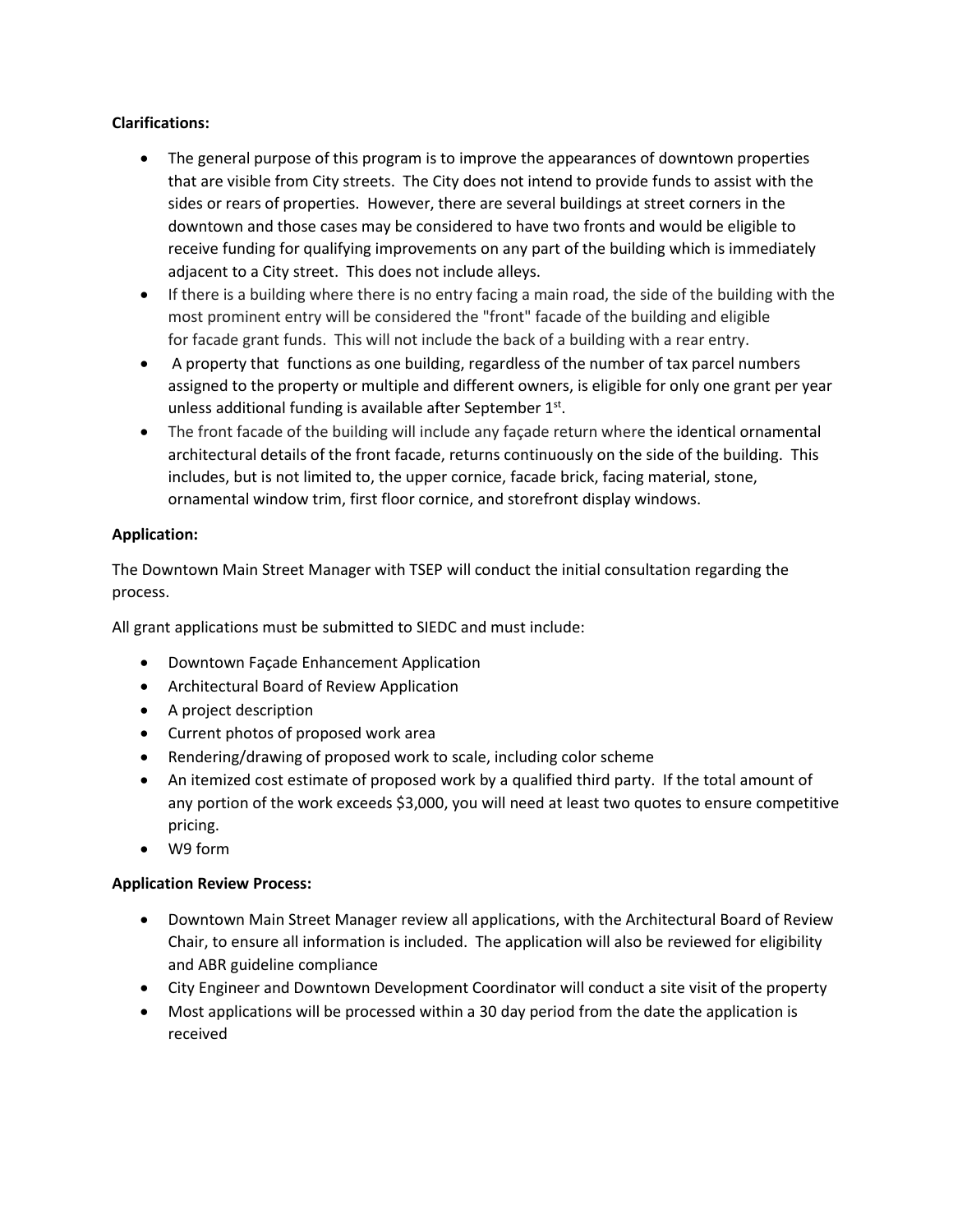### **Conditions:**

- The property owner will be responsible for maintaining improvements provided by this grant for a minimum of 5 years without alteration, unless a change request is submitted in writing to Tiffin's Architectural Board of Review for approval or further investment is approved
- The property owner must obtain all required permits and plan approvals prior to beginning work. (The permits may include, but are not limited to, building, zoning, occupancy, etc.)
- If your property is currently in violation with the Architectural Board of Review, you will not be eligible to receive Façade Enhancement funds until the violation is corrected.

#### **Awards:**

- All applicants will receive written notification as to the approval or denial of the grant award in the form of the certificate of appropriateness issued by the Architectural Board of Review
- Approval must be confirmed prior to commencing work to be eligible to receive downtown enhancement funds.
- If a project comes in and the remaining funds are not enough to cover the grant reimbursement, the project may be broken into two separate parts, so the applicant may apply for the remaining funds January of the following calendar year.
- To be eligible to receive the approved funds, the project must be completed as submitted. This is an approved agreement and any changes to the project after approval are ineligible, unless the applicant comes in for a second approval for proposed changes prior to beginning the work

#### **Project Completion:**

- Upon approval, the applicant will have until mid-December of the following calendar year to submit receipts for reimbursement. After that, the account will be closed with the City
- Applicant must provide copies of invoices marked paid or cancelled checks showing payment
- Applicant must provide photographs of competed work
- City Engineer and Downtown Main Street Manager will conduct a site visit of property to verify completion of the project

# **\*Application with final cost estimate must be approved by December 19th to be eligible to receive the Façade Enhancement Program funds.**

\*City employees and government buildings are not eligible to apply for this program.

#### **Updates:**

- Program approval September 2, 2014
- September 29, 2014: Changed "Income producing" to "downtown" properties in the first paragraph per the suggestion of the City Attorney.
- December 16, 2014: Clarification on remaining funds in the "Awards" section.
- January 6, 2015: Clarification on "Front" and change to include single and two family dwellings.